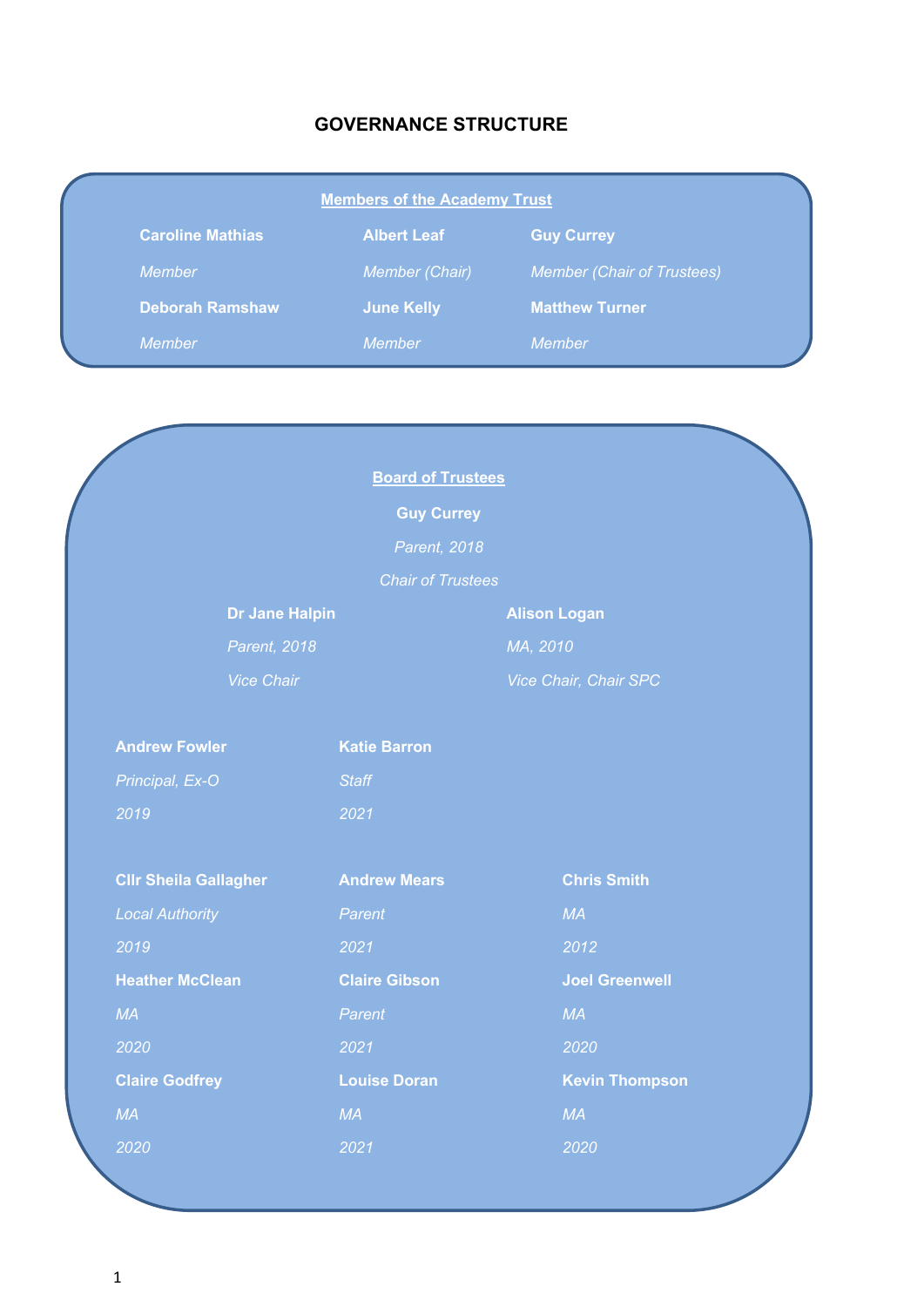### **Members of the Academy Trust**

### **All Members**

Meets twice per year in October and March

Holds the Board to account, via the Chair, on its strategic objectives

Formally signs off on the Academy annual financial report

May appoint and remove Academy Trustees

### **Board of Trustees**

**All Trustees**

Meets 4 times per year

Sets the strategic direction of the Trust and holds Academy leaders to account

Approves the Academy budget on recommendation of AMC

Appoints the Principal

### **Student Progress Committee**

**All Trustees**

Meets 3 times per year

Monitors student progress, quality of education, attendance, behaviour

**Principal's Performance Management & Senior Appointments Committee**

**Chair & Vice Chairs**

Meets 2 times per year and as required

Monitors performance management of Principal. Recommends appointment of the Principal. Appoints the Deputy Principal

### **Academy Management Committee**

**All Trustees (exc. Staff)**

Meets 3 times per year

Sets the Academy budget, monitors health & safety, staffing, safeguarding & premises

**Disciplinary, Appeals & Complaints Committee**

**All Trustees (subject to training)**

# Meets as required

Reviews Principal's recommendations on Exclusions, hears disciplinary and grievance appeals, determines parental complaints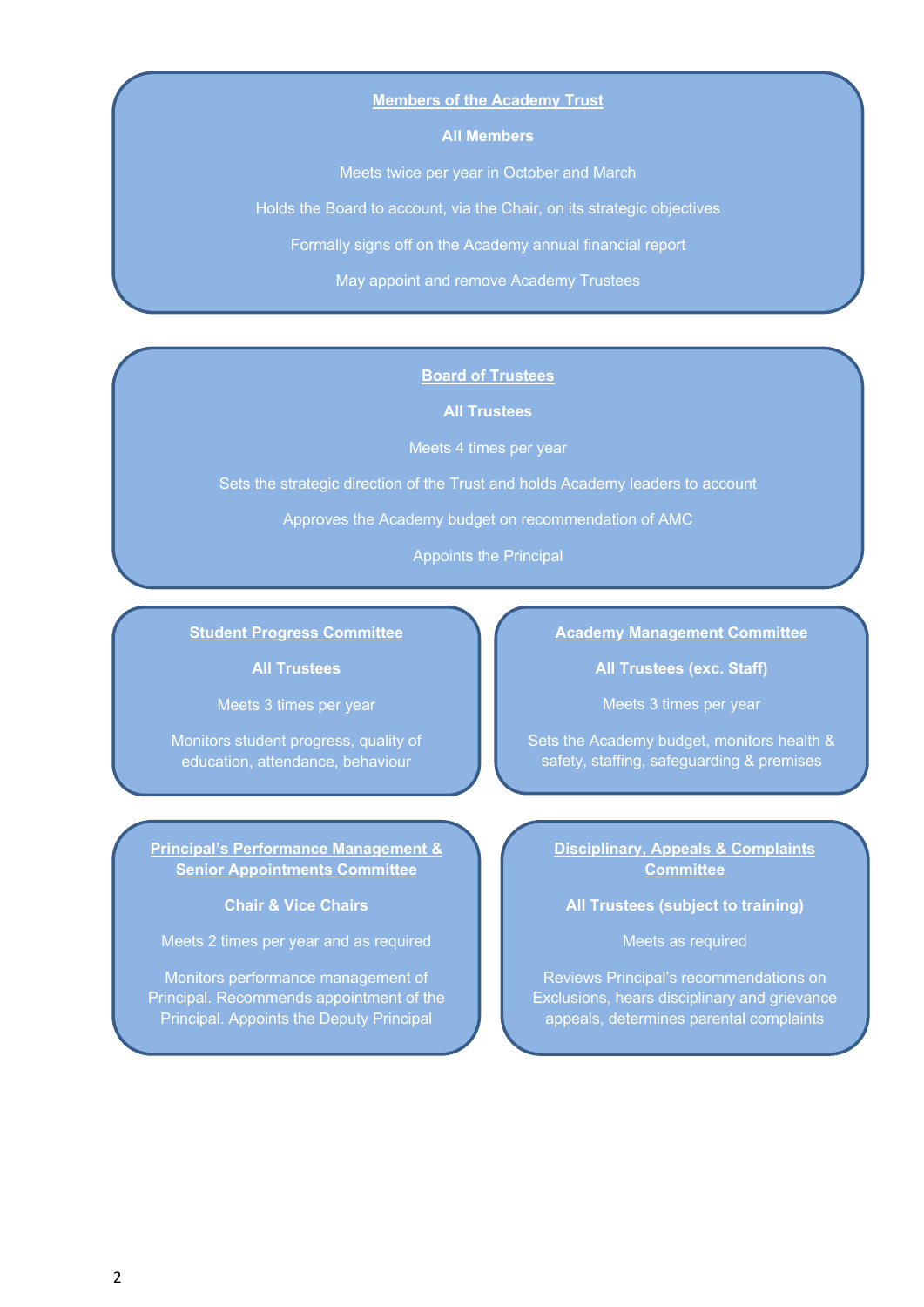# **TRUSTEE PROFILES**



### **Guy Currey**

I joined the Board in 2018 as a parent Trustee. I have worked in local government for over 25 years in a range of economic development and regeneration roles, through which I have been remined of the fundamental role education plays in preparing our young people for the future. I am currently Director of Invest North East. I have three children at the Academy. I have chaired of the Academy Management Committee and served as vice chair before becoming chair of the Board of Trustees in September 2021.



**Alison Logan** I joined the governing body in 2010, initially as a parent Trustee. My daughter attends the Academy and my two sons have now left to go to university. I have a degree in Education and Mathematics and am a qualified primary school teacher, training as a maths specialist (age range 8-12). I am also Chair at a City of Sunderland primary school where I have been a Trustee since 2001. I am treasurer of a local branch of a national charity which I set up years ago with a friend. I am chair of the Student Progress Committee and vice chair of the Board of Trustees.



#### **Dr Jane Halpin**

Originally from Cumbria, I have lived in the North East since attending medical school at Newcastle University. I have worked as a GP in the local area since 2002. I have two children at the Academy and am also a parent Trustee at Springwell Village Primary School. I have an interest and experience in safeguarding and mental health in respect of both adults and children. I have served as vice chair of the Board of Trustees since September 2021.



#### **Andrew Fowler**

I joined the Academy as Principal in June 2019. After a music degree at Exeter University, I worked as an accountant for 7 years. After retraining as a teacher, I taught in Warwickshire, Berkshire and then for 10 years at Wolsingham in County Durham. I was assistant headteacher at a high performing school in Cumbria before becoming headteacher at Dane Court Grammar School, an outstanding 11-18 school in Kent. I worked as Senior School Improvement Adviser in North Tyneside before joining Lord Lawson. I am completing a doctorate in educational assessment.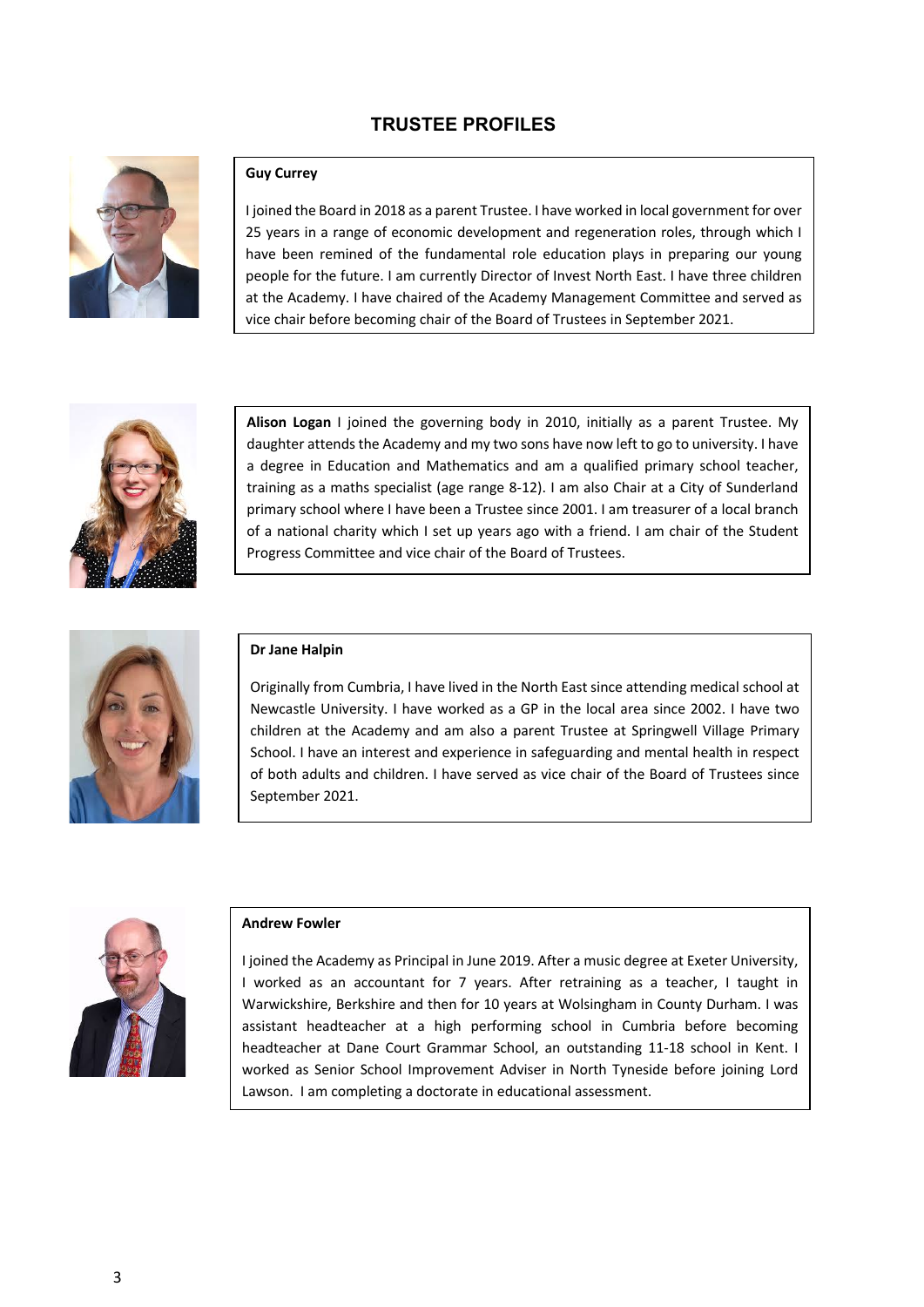

# **Andrew Mears**

*I was appointed parent governor in December 2021. I have lived in the local community for nearly 20 years and my daughter – Connie - is a student at Lord Lawson. I have spent my entire career based in the north east, but supporting customers across the globe with human resources and talent consultancy. In my spare time, I am an avid follower of rugby union, Newcastle United, and I exercise as much as I can.*



# **Councillor Sheila Gallagher**

I joined the Board in 2019 as the local authority appointed trustee. I am a member of the local authority as the Labour councillor for Lamesley ward, and a retired headteacher of an infant school. I was previously a Trustee at St Josephs' School in Birtley where I served as chair for several years.



## **Chris Smith**

I joined the Board in 2012 and served as vice chair from 2016-18 and as chair from 2018- 21. A solicitor by trade, I practised for 10 years in commercial litigation in Newcastle. Since 2013 I have been teaching law and establishing clinical legal education, first at the University of Sunderland and now at York St John University. Since 2018 I have served as a magistrate. I am studying a doctorate in education at Newcastle Uni. I have previously spent 6 years as a Special Constable with Northumbria Police. I am a governor of another large secondary school in York.



## **Katie Barron**

I joined the Board in 2021 as a staff Trustee. I have worked as a teacher of English at Lord Lawson of Beamish Academy since 2019 when I joined as a newly qualified teacher. I am passionate about making this school the best environment it can be for our students. This role has already given me a huge amount of insight into the work that goes towards creating a safe and welcoming environment for both students and staff.



## **Claire Godfrey**

My family has just moved to the local area, with my eldest joining Lord Lawson in Yr9 in Sept 2019 from Thorpe Academy, and my daughters in Yr 3&4 on their way up! As a senior leader with responsibility for SEN and vulnerable learners, as well as pastoral lead, in a Newcastle primary school, I am passionate about making learning accessible for all and, as a mum of three, I am equally keen to make learning creative and interesting for everyone!